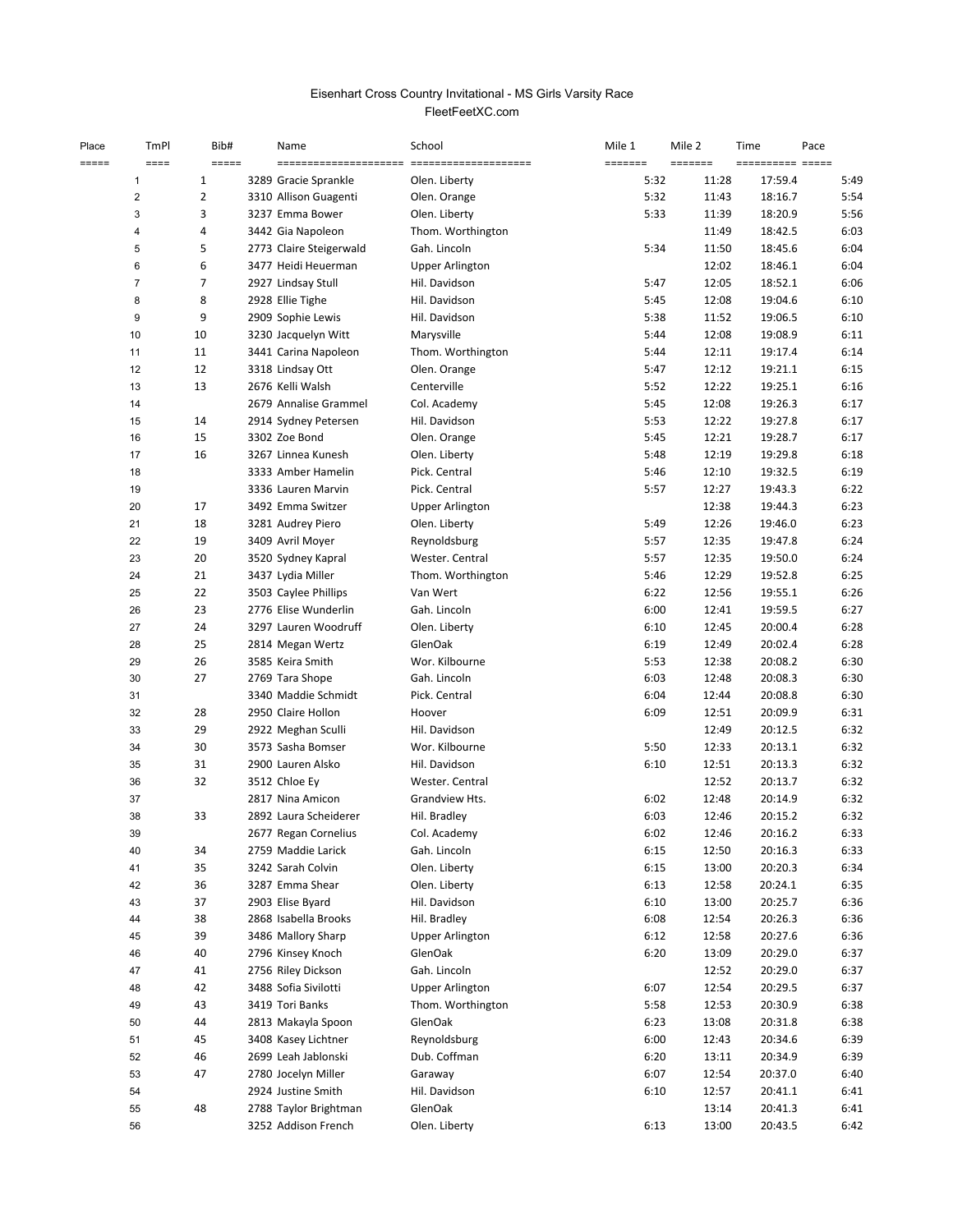| 57  | 49  | 2968 Maya Schneider                        | Hoover                 | 6:09 | 13:12 | 20:43.7 | 6:42 |
|-----|-----|--------------------------------------------|------------------------|------|-------|---------|------|
| 58  | 50  | 2958 Ariana Manos                          | Hoover                 | 6:19 | 13:16 | 20:45.2 | 6:42 |
| 59  | 51  | 3517 Ashley Hockstok                       | Wester. Central        | 6:19 | 13:12 | 20:49.3 | 6:43 |
| 60  | 52  | 2765 Areli Ramos-Ochoa                     | Gah. Lincoln           | 6:11 | 13:03 | 20:51.5 | 6:44 |
| 61  | 53  | 2645 Leksi Murnieks                        | <b>Big Walnut</b>      | 6:19 | 13:15 | 20:55.1 | 6:45 |
| 62  | 54  | 3571 Madeline Allen                        | Wor. Kilbourne         | 6:17 | 13:19 | 20:55.9 | 6:46 |
| 63  | 55  | 3446 Cassidy Shaver                        | Thom. Worthington      |      | 13:13 | 20:56.5 | 6:46 |
| 64  | 56  | 3227 Emma Rice                             | Marysville             | 6:22 | 13:14 | 20:57.0 | 6:46 |
| 65  | 57  | 2883 Grace Michel                          | Hil. Bradley           |      | 13:14 | 20:58.3 | 6:46 |
| 66  | 58  | 3215 Morgan Forney                         | Marysville             | 6:23 | 13:21 | 20:59.3 | 6:47 |
| 67  | 59  | 3218 Katherine Krueger                     | Marysville             | 6:22 | 13:14 | 20:59.4 | 6:47 |
| 68  | 60  | 2844 Lauren English                        | Del. Hayes             | 6:11 | 13:14 | 20:59.7 | 6:47 |
| 69  | 61  | 3306 Olivia Dieckmann                      | Olen. Orange           | 6:26 | 13:18 | 21:00.5 | 6:47 |
| 70  | 62  | 3464 Audrey Spiker                         | Tri-Valley             | 6:17 | 13:26 | 21:03.4 | 6:48 |
| 71  | 63  | 2657 Hannah Wilson                         | <b>Big Walnut</b>      | 6:23 | 13:17 | 21:03.9 | 6:48 |
| 72  | 64  | 3462 Madison Murphy                        | Tri-Valley             | 6:11 | 13:17 | 21:04.7 | 6:48 |
| 73  | 65  | 3301 Paige Benecke                         | Olen. Orange           | 6:14 | 13:17 | 21:06.2 | 6:49 |
| 74  | 66  | 2870 Regan Corea                           | Hil. Bradley           | 6:11 | 13:20 | 21:06.4 | 6:49 |
| 75  | 67  |                                            |                        | 6:18 | 13:22 | 21:07.3 | 6:49 |
|     |     | 2952 Keeley Horning<br>3214 Leanne Eichorn | Hoover                 |      |       |         |      |
| 76  | 68  |                                            | Marysville             | 6:24 | 13:21 | 21:08.5 | 6:50 |
| 77  | 69  | 3307 Grace Frye                            | Olen. Orange           | 6:05 | 13:10 | 21:09.5 | 6:50 |
| 78  |     | 3238 Lauren Buddie                         | Olen. Liberty          | 6:14 | 13:12 | 21:11.6 | 6:51 |
| 79  | 70  | 2785 Jocelyn Boone                         | GlenOak                |      | 13:35 | 21:12.8 | 6:51 |
| 80  | 71  | 3511 Mya Delaney                           | Wester. Central        | 6:22 | 13:22 | 21:14.9 | 6:52 |
| 81  | 72  | 3479 Elizabeth Lembach                     | <b>Upper Arlington</b> | 6:23 | 13:28 | 21:15.0 | 6:52 |
| 82  | 73  | 3471 Eileen Dunn                           | <b>Upper Arlington</b> | 6:08 | 13:09 | 21:15.5 | 6:52 |
| 83  |     | 3339 Grace Osborn                          | Pick. Central          | 6:13 | 13:16 | 21:17.3 | 6:53 |
| 84  | 74  | 3401 Chanel Boykins                        | Reynoldsburg           | 6:25 | 13:35 | 21:18.3 | 6:53 |
| 85  | 75  | 3402 Natalie Castello                      | Reynoldsburg           | 6:26 | 13:31 | 21:20.5 | 6:54 |
| 86  | 76  | 3352 Courtney Chabot                       | Pick. North            | 6:34 | 13:36 | 21:20.9 | 6:54 |
| 87  |     | 2902 Sofia Bishoff                         | Hil. Davidson          | 6:11 | 13:20 | 21:21.7 | 6:54 |
| 88  | 77  | 2797 Sydney Konic                          | GlenOak                | 6:27 | 13:29 | 21:24.2 | 6:55 |
| 89  | 78  | 3428 Morgan Edwards                        | Thom. Worthington      | 6:18 | 13:30 | 21:25.9 | 6:55 |
| 90  | 79  | 2665 Megan Kafka                           | Centerville            | 6:35 | 13:37 | 21:26.5 | 6:55 |
| 91  | 80  | 2666 Megan Knauer                          | Centerville            | 6:33 | 13:34 | 21:28.0 | 6:56 |
| 92  | 81  | 3212 Haley Cook                            | Marysville             | 6:32 | 13:41 | 21:32.0 | 6:57 |
| 93  | 82  | 2768 Hannah Schlegel                       | Gah. Lincoln           | 6:27 | 13:35 | 21:34.1 | 6:58 |
| 94  | 83  | 2794 Ciara Janssen                         | GlenOak                | 6:25 | 13:37 | 21:36.4 | 6:59 |
| 95  | 84  | 2647 Alina Pecci                           | <b>Big Walnut</b>      |      | 13:36 | 21:38.6 | 6:59 |
| 96  |     | 2766 Ari Redmond                           | Gah. Lincoln           | 6:17 | 13:33 | 21:38.8 | 6:59 |
| 97  | 85  | 2849 Grace Fowler                          | Del. Hayes             | 6:18 | 13:33 | 21:40.5 | 7:00 |
| 98  | 86  | 2782 Mallory Millet                        | Garaway                | 6:37 | 13:42 | 21:41.4 | 7:00 |
| 99  | 87  | 3365 Emily Harness                         | Pick. North            |      | 13:53 | 21:42.8 | 7:01 |
| 100 | 88  | 3213 Kaitlin Crilow                        | Marysville             | 6:34 | 13:45 | 21:42.9 | 7:01 |
| 101 | 89  | 2881 Sonja Maragos                         | Hil. Bradley           | 6:20 | 13:32 | 21:43.7 | 7:01 |
| 102 | 90  | 3483 Madeline Nichols                      | <b>Upper Arlington</b> | 6:16 | 13:23 | 21:47.1 | 7:02 |
| 103 | 91  | 3320 Medha Patria                          | Olen. Orange           | 6:21 | 13:46 | 21:48.6 | 7:03 |
| 104 |     | 2761 Grace Moricca                         | Gah. Lincoln           | 6:27 | 13:43 | 21:49.7 | 7:03 |
| 105 | 92  | 2667 Hannah Mangen                         | Centerville            | 6:33 | 13:45 | 21:52.3 | 7:04 |
| 106 | 93  | 3424 Sydney Cropper                        | Thom. Worthington      | 6:28 | 13:45 | 21:54.4 | 7:04 |
| 107 |     | 3434 Anna Lisa                             | Thom. Worthington      | 6:28 | 13:45 | 21:56.4 | 7:05 |
| 108 | 94  | 3374 Annabel Malone                        | Pick. North            | 6:39 | 13:59 | 21:57.3 | 7:05 |
| 109 | 95  | 3208 Avery Thompson                        | Logan                  | 6:34 | 13:49 | 21:57.4 | 7:05 |
| 110 | 96  | 2778 Lindsey Goehring                      | Garaway                | 6:37 | 13:49 | 21:57.9 | 7:06 |
|     | 97  | 2784 Rylee Wilhelm                         | Garaway                | 6:25 | 13:54 | 21:58.2 | 7:06 |
| 111 |     | 3313 Natalie Johnson                       | Olen. Orange           | 6:31 | 13:48 | 21:58.2 | 7:06 |
| 112 | 98  | 2684 Lydia Ainsworth                       | Dub. Coffman           |      | 13:53 | 22:01.4 |      |
| 113 |     |                                            |                        |      |       |         | 7:07 |
| 114 | 99  | 2966 Jordan Pollard                        | Hoover                 | 6:36 | 13:57 | 22:01.8 | 7:07 |
| 115 |     | 3469 Morgan Brewer                         | <b>Upper Arlington</b> | 6:24 | 13:46 | 22:02.5 | 7:07 |
| 116 | 100 | 2706 Delaney Marsalek                      | Dub. Coffman           |      | 13:53 | 22:08.5 | 7:09 |
| 117 | 101 | 3584 Sydney Shannon                        | Wor. Kilbourne         | 6:36 | 14:03 | 22:09.4 | 7:09 |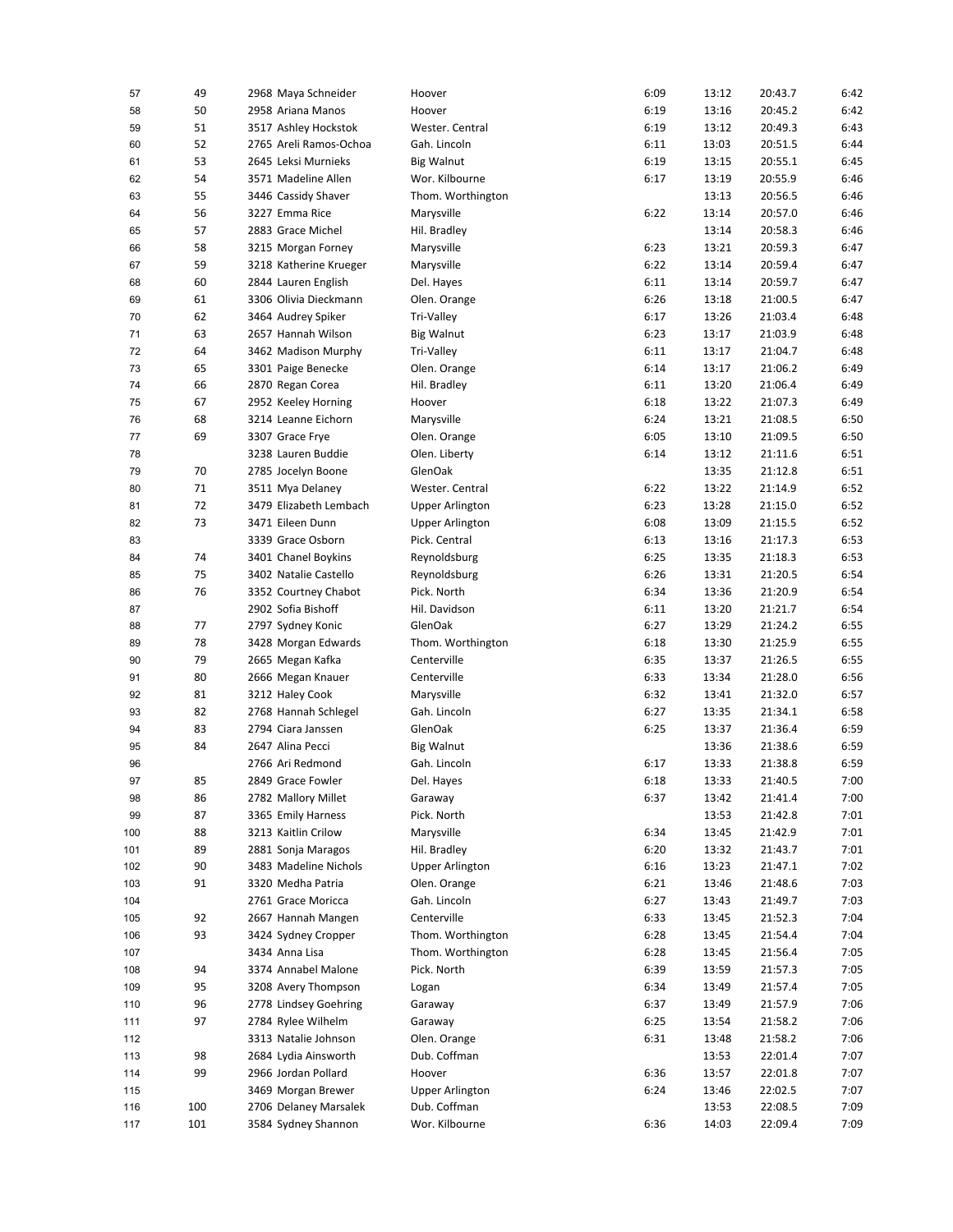| 118 | 102 | 2696 Dimitra Herbei        | Dub. Coffman                 | 6:33 | 13:57 | 22:11.7 | 7:10 |
|-----|-----|----------------------------|------------------------------|------|-------|---------|------|
| 119 |     | 3485 Lindsey Rush          | <b>Upper Arlington</b>       | 6:16 | 13:40 | 22:12.6 | 7:10 |
| 120 |     | 3236 Anna Bower            | Olen. Liberty                | 6:35 | 13:58 | 22:13.5 | 7:11 |
| 121 | 103 | 2694 Willow Hayward        | Dub. Coffman                 | 6:33 | 13:57 | 22:14.1 | 7:11 |
| 122 |     | 2795 Ashley Knoch          | GlenOak                      |      | 13:44 | 22:14.2 | 7:11 |
| 123 | 104 | 2933 Grace Bergert         | Hoover                       | 6:31 | 13:55 | 22:14.6 | 7:11 |
| 124 | 105 | 2701 Katherine Kinzeler    | Dub. Coffman                 |      | 14:12 | 22:15.3 | 7:11 |
| 125 | 106 | 2688 Natalie Conrad        | Dub. Coffman                 | 6:33 | 13:58 | 22:17.3 | 7:12 |
| 126 |     | 2816 Alea Zelle            | GlenOak                      | 6:40 | 14:08 | 22:17.7 | 7:12 |
| 127 | 107 | 2888 Ella Richardson       | Hil. Bradley                 | 6:34 | 14:08 | 22:18.6 | 7:12 |
| 128 | 108 | 2876 Amber Figueroa        | Hil. Bradley                 | 6:40 | 14:11 | 22:20.7 | 7:13 |
| 129 | 109 | 2664 Alexandria Jackson    | Centerville                  | 6:54 | 14:22 | 22:23.1 | 7:14 |
| 130 | 110 | 2661 Layla Emmert          | Centerville                  |      | 14:22 | 22:23.3 | 7:14 |
| 131 | 111 | 3411 Annalese Roach        | Reynoldsburg                 | 6:37 | 14:05 | 22:25.7 | 7:15 |
| 132 | 112 | 3579 Amya Harris           | Wor. Kilbourne               | 6:32 | 14:13 | 22:26.7 | 7:15 |
| 133 | 113 | 2642 Chloe McKenzie        | <b>Big Walnut</b>            |      | 14:01 | 22:28.7 | 7:16 |
| 134 | 114 | 3378 Audrey Monge          | Pick. North                  | 6:39 | 13:59 | 22:33.5 | 7:17 |
| 135 |     | 3476 Erin Hannigan         | <b>Upper Arlington</b>       | 6:40 | 14:06 | 22:34.0 | 7:17 |
|     |     | 2890 Lani Rohrer           | Hil. Bradley                 | 6:35 | 14:09 | 22:35.5 | 7:18 |
| 136 | 115 | 3457 Ellie Kidwell         |                              | 6:49 | 14:21 | 22:36.0 | 7:18 |
| 137 |     | 3455 Hainsley Hatfield     | Tri-Valley                   |      |       |         |      |
| 138 | 116 |                            | Tri-Valley<br>Wor. Kilbourne | 6:30 | 14:09 | 22:36.8 | 7:18 |
| 139 | 117 | 3578 Chloe Emberton        |                              | 6:20 | 14:04 | 22:38.2 | 7:19 |
| 140 | 118 | 3376 Elizabeth Martin      | Pick. North                  | 6:49 | 14:20 | 22:39.8 | 7:19 |
| 141 | 119 | 3582 Sylvia Long           | Wor. Kilbourne               | 6:36 | 14:10 | 22:43.2 | 7:20 |
| 142 |     | 2751 Rachel Bolumen        | Gah. Lincoln                 | 6:36 | 14:12 | 22:43.9 | 7:20 |
| 143 | 120 | 3523 Ellie Mallon          | Wester. Central              | 6:49 | 14:26 | 22:45.2 | 7:21 |
| 144 |     | 3439 Khava Morris          | Thom. Worthington            | 6:51 | 14:34 | 22:45.7 | 7:21 |
| 145 | 121 | 2854 Brynn McGrail         | Del. Hayes                   | 6:38 | 14:15 | 22:46.5 | 7:21 |
| 146 |     | 2869 Marin Casey           | Hil. Bradley                 | 6:41 | 14:17 | 22:48.9 | 7:22 |
| 147 |     | 2805 Rosie Ringer          | GlenOak                      | 6:40 | 14:22 | 22:50.1 | 7:22 |
| 148 |     | 2893 Audrey Schmidt        | Hil. Bradley                 | 6:49 | 14:38 | 22:52.0 | 7:23 |
| 149 |     | 3322 Kayeluizhi Pugazhenth | Olen. Orange                 | 6:31 | 14:06 | 22:52.2 | 7:23 |
| 150 | 122 | 2998 Emilie Eggleston      | Logan                        | 6:51 | 14:28 | 22:55.6 | 7:24 |
| 151 | 123 | 2863 Ashley Woller         | Del. Hayes                   | 6:35 | 14:15 | 22:57.2 | 7:25 |
| 152 | 124 | 2983 Devin Zinke           | Hoover                       | 6:45 | 14:28 | 22:59.4 | 7:25 |
| 153 |     | 2818 Emmalyn Kukura        | Grandview Hts.               | 6:44 | 14:18 | 23:01.3 | 7:26 |
| 154 |     | 2953 Kayla Kline           | Hoover                       | 6:49 | 14:31 | 23:03.1 | 7:27 |
| 155 | 125 | 2644 Hannah Moroz          | <b>Big Walnut</b>            | 6:48 | 14:26 | 23:05.5 | 7:27 |
| 156 | 126 | 3349 Brianna Bowden        | Pick. North                  | 6:43 | 14:23 | 23:08.0 | 7:28 |
| 157 | 127 | 3397 Allie Westall         | Pick. North                  |      | 14:39 | 23:12.1 | 7:30 |
| 158 | 128 | 2996 Emily Dennis          | Logan                        | 6:50 | 14:31 | 23:15.0 | 7:30 |
| 159 | 129 | 3500 Ali Gemmer            | Van Wert                     | 6:57 | 14:36 | 23:16.5 | 7:31 |
| 160 |     | 3430 Meredith Gnezda       | Thom. Worthington            | 6:52 | 14:35 | 23:16.6 | 7:31 |
| 161 |     | 2693 Erika Harris          | Dub. Coffman                 | 6:44 | 14:34 | 23:17.3 | 7:31 |
| 162 |     | 3359 Krysten Emswiler      | Pick. North                  | 6:58 | 14:41 | 23:18.1 | 7:31 |
| 163 |     | 2937 Anna Clancy           | Hoover                       | 6:51 | 14:41 | 23:24.8 | 7:34 |
| 164 |     | 2955 Sarah Kocher          | Hoover                       | 7:03 | 14:56 | 23:25.2 | 7:34 |
| 165 | 130 | 3456 Starley Jacobs        | Tri-Valley                   | 6:51 | 14:38 | 23:25.3 | 7:34 |
| 166 | 131 | 3504 Rachel Spath          | Van Wert                     | 7:00 | 14:48 | 23:26.4 | 7:34 |
| 167 | 132 | 2635 Morgan Hemming        | Big Walnut                   | 6:53 | 14:44 | 23:27.0 | 7:34 |
| 168 | 133 | 3201 Sydney Lingerak       | Logan                        | 6:58 | 14:53 | 23:31.6 | 7:36 |
| 169 |     | 2819 Avani Kumar           | Grandview Hts.               | 7:10 | 14:55 | 23:34.0 | 7:37 |
| 170 | 134 | 3453 Megan Hall            | Tri-Valley                   | 6:54 | 14:51 | 23:38.8 | 7:38 |
| 171 | 135 | 2777 Lauren Goehring       | Garaway                      | 6:50 | 14:58 | 23:41.2 | 7:39 |
| 172 | 136 | 3465 Taylor Valentine      | Tri-Valley                   | 6:55 | 14:52 | 23:43.9 | 7:40 |
| 173 | 137 | 3412 Kristin Sheets        | Reynoldsburg                 | 6:59 | 14:55 | 23:45.2 | 7:40 |
| 174 | 138 | 3207 Abigail Sutton        | Logan                        | 6:47 | 14:45 | 23:49.5 | 7:42 |
| 175 | 139 | 2864 Becca Young           | Del. Hayes                   | 6:50 | 14:54 | 23:56.2 | 7:44 |
| 176 |     | 2680 Ryan Milbourne        | Col. Academy                 | 7:05 | 15:07 | 24:01.7 | 7:46 |
| 177 | 140 | 2859 Meghin Sword          | Del. Hayes                   | 7:22 | 15:31 | 24:09.9 | 7:48 |
| 178 |     | 2820 Amelia Sturbois       | Grandview Hts.               | 7:08 | 15:31 | 24:26.3 | 7:53 |
|     |     |                            |                              |      |       |         |      |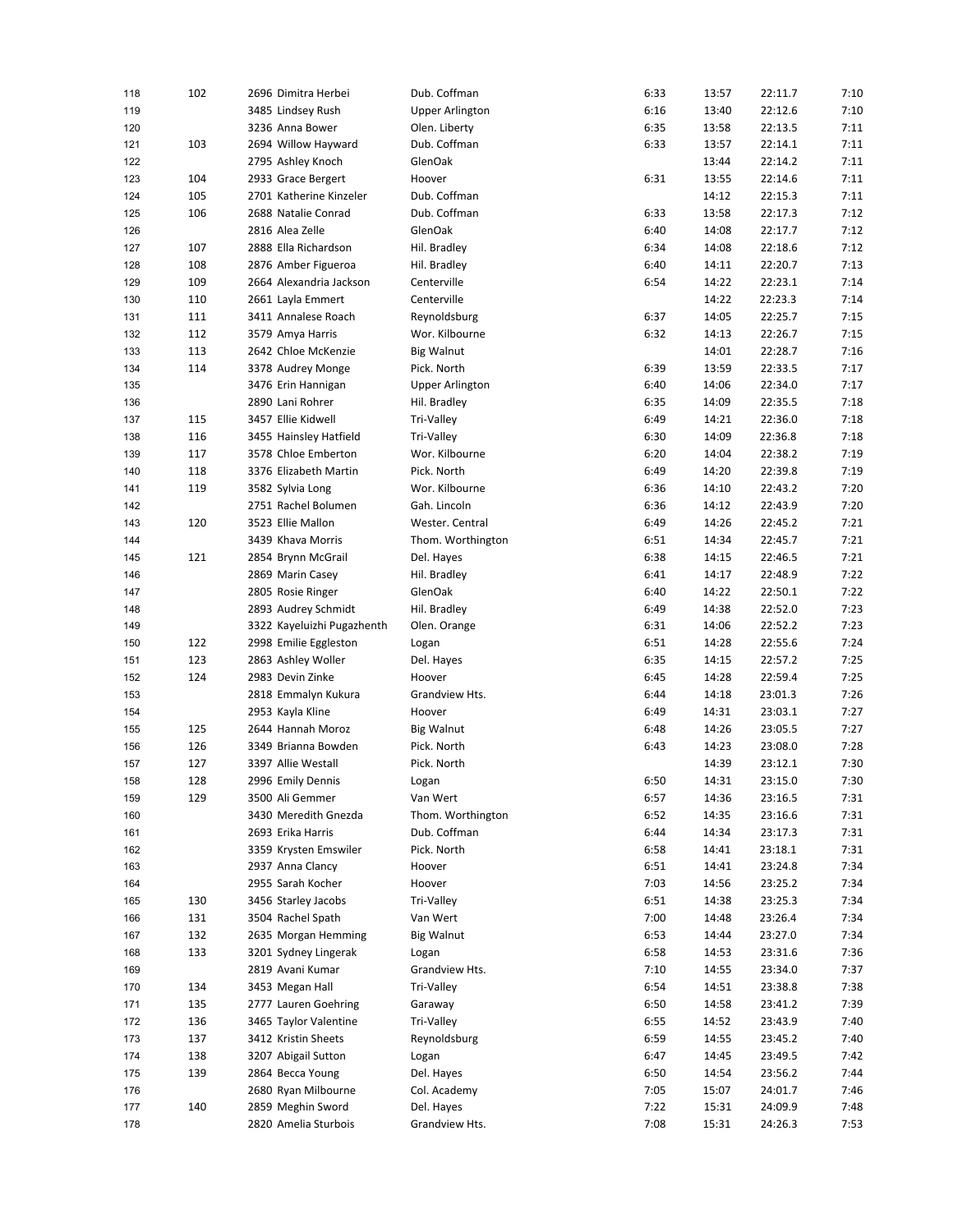| 179 | 141 | 3526 Remi Schultz     | Wester. Central   | 6:44 | 14:39 | 24:27.6 | 7:54 |
|-----|-----|-----------------------|-------------------|------|-------|---------|------|
| 180 | 142 | 3505 Caton Williamson | Van Wert          | 7:23 | 15:27 | 24:31.1 | 7:55 |
| 181 | 143 | 2628 Annika Anderson  | <b>Big Walnut</b> | 7:03 | 15:08 | 24:40.1 | 7:58 |
| 182 | 144 | 3570 Katherine Todd   | Worth. Christian  | 7:06 | 15:29 | 24:44.4 | 7:59 |
| 183 |     | 2648 Sierra Sanders   | <b>Big Walnut</b> | 7:13 | 15:29 | 24:50.5 | 8:01 |
| 184 |     | 3466 Maddie Wortman   | Tri-Valley        | 7:16 | 15:39 | 24:51.1 | 8:01 |
| 185 | 145 | 3415 Rachel Watkins   | Reynoldsburg      | 7:11 | 15:40 | 25:02.6 | 8:05 |
| 186 | 146 | 3567 Shantel Cox      | Worth. Christian  | 7:17 | 15:29 | 25:13.7 | 8:09 |
| 187 | 147 | 3502 Kaylee Okuly     | Van Wert          | 7:18 | 15:47 | 25:28.2 | 8:13 |
| 188 | 148 | 3499 Brianna Bebout   | Van Wert          | 7:44 | 16:16 | 25:28.3 | 8:13 |
| 189 | 149 | 2781 Summer Miller    | Garaway           | 7:50 | 16:33 | 25:51.1 | 8:21 |
| 190 | 150 | 2995 Sydney Brooks    | Logan             | 7:35 | 16:18 | 25:54.4 | 8:22 |
| 191 | 151 | 2853 Makenna Kilton   | Del. Hayes        | 7:18 | 16:01 | 26:07.0 | 8:26 |
| 192 | 152 | 3203 Grace Mullett    | Logan             | 7:35 | 16:18 | 26:11.3 | 8:27 |
| 193 |     | 3400 Jasmine Blueter  | Reynoldsburg      | 7:53 |       | 26:52.6 | 8:41 |
| 194 |     | 3406 Abby Leslein     | Reynoldsburg      | 7:37 | 16:47 | 27:08.2 | 8:46 |
| 195 |     | 3405 Kelsie Kinsey    | Reynoldsburg      | 8:05 |       | 27:55.2 | 9:01 |
| 196 | 153 | 3569 Hannah Smilges   | Worth. Christian  | 7:58 |       | 28:07.1 | 9:05 |
| 197 | 154 | 3566 Reagan Bowen     | Worth. Christian  | 8:06 |       | 28:19.9 | 9:09 |
| 198 | 155 | 3568 Joy Pitzer       | Worth. Christian  | 8:05 |       | 28:39.3 | 9:15 |
|     |     |                       |                   |      |       |         |      |

1. Olen. Liberty

1 3 16 18 24 (35) (36) = 62

 Gracie Sprankle, Emma Bower, Linnea Kunesh, Audrey Piero, Lauren Woodruff, Sarah Colvin, Emma Shear

### 2. Hil. Davidson

 $7 \t8 \t9 \t14 \t29 \t(31) \t(37) = 67$  Lindsay Stull, Ellie Tighe, Sophie Lewis, Sydney Petersen, Meghan Sculli, Lauren Alsko, Elise Byard

3. Gah. Lincoln

5 23 27 34 41 (52) (82) = 130

 Claire Steigerwald, Elise Wunderlin, Tara Shope, Maddie Larick, Riley Dickson, Areli Ramos-Ochoa, Hannah Schlegel

#### 4. Thom. Worthington

 4 11 21 43 55 (78) (93) = 134 Gia Napoleon, Carina Napoleon, Lydia Miller, Tori Banks, Cassidy Shaver, Morgan Edwards, Sydney Cropper

## 5. Olen. Orange

 2 12 15 61 65 (69) (91) = 155 Allison Guagenti, Lindsay Ott, Zoe Bond, Olivia Dieckmann, Paige Benecke, Grace Frye, Medha Patria

### 6. Upper Arlington

 6 17 39 42 72 (73) (90) = 176 Heidi Heuerman, Emma Switzer, Mallory Sharp, Sofia Sivilotti, Elizabeth Lembach, Eileen Dunn, Madeline Nichols

## 7. GlenOak

25 40 44 48 70 (77) (83) = 227

 Megan Wertz, Kinsey Knoch, Makayla Spoon, Taylor Brightman, Jocelyn Boone, Sydney Konic, Ciara Janssen

#### 8. Marysville

 10 56 58 59 68 (81) (88) = 251 Jacquelyn Witt, Emma Rice, Morgan Forney, Katherine Krueger, Leanne Eichorn, Haley Cook, Kaitlin Crilow

9. Hil. Bradley

33 38 57 66 89 (107)(108) = 283

Laura Scheiderer, Isabella Brooks, Grace Michel, Regan Corea, Sonja

Maragos, Ella Richardson, Amber Figueroa

## 10. Hoover

28 49 50 67 99 (104)(124) = 293